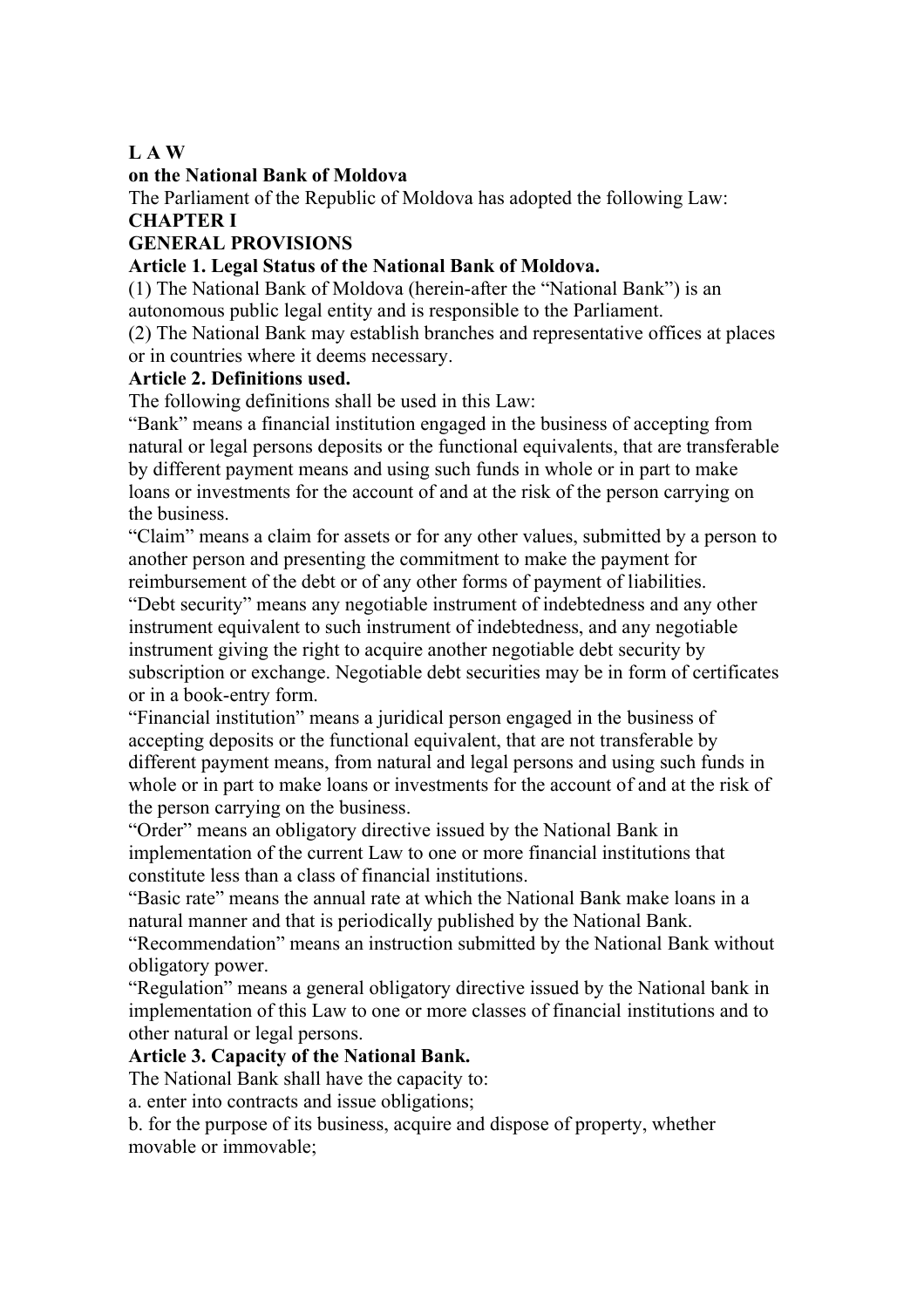c. institute legal proceedings and be subject to such proceedings.

## **Article 4. Main Objective.**

The main objective of the National Bank is to achieve and maintain the stability of the national currency. In order to achieve this objective the National Bank establishes and maintains monetary, credit and exchange market conditions conducive to the orderly, balanced and sustained economic development of the Republic and especially of the market-based financial and foreign exchange system.

## **Article 5. General Functions.**

The National Bank shall have the following general functions:

a. to formulate and to promote the state monetary and foreign exchange policy;

b. to act as banker and fiscal agent of the Republic;

c. to conduct economic and monetary analysis and submit proposals to the Government on the basis of such analysis, and publish the results of such analysis;

d. to license, supervise and regulate the activity of financial institutions;

e. to provide credit facilities to banks and state.

f. to supervise the system of payments of the Republic and to facilitate efficient functioning of inter-bank system of payments.

g. to act as the sole issuer of domestic currency in the Republic;

h. to hold and manage foreign exchange reserves of the Republic;

i. to undertake, in the name of the Republic, responsibilities and perform transactions resulting from the participation of the Republic of Moldova in the activity of international public institutions in the banking, credit and monetary spheres pursuant to conditions of international agreements;

j) to settle the balance of payments of the Republic.

## **Article 6. Cooperation with Governmental Bodies.**

(1) The National Bank seeks to cooperate with the Government in pursuing its objectives and shall, in accordance with Law, take such actions as it deems necessary to promote such a cooperation. In formulating monetary and foreign exchange policy, the National Bank shall consult with governmental financial and economic entities.

(2) The National Bank shall provide information as requested by economic and financial entities of the Government with respect to monetary and financial matters.

Such entities shall provide information to the National Bank as the National Bank may request concerning macroeconomic, monetary and financial matters.

## **Article 7. Cooperation with International Bodies.**

(1) The National Bank shall represent the Republic of Moldova in all intergovernmental meetings, councils and organizations concerning monetary policy, bank licensing and supervision, and the other matters that are within its fields of competence.

(2) The National Bank may provide banking services for the benefit of foreign governmental, financial and banking institutions and for the benefit of public international organizations in which it or the Republic participates.

(3) The National Bank may participate in international organizations that pursue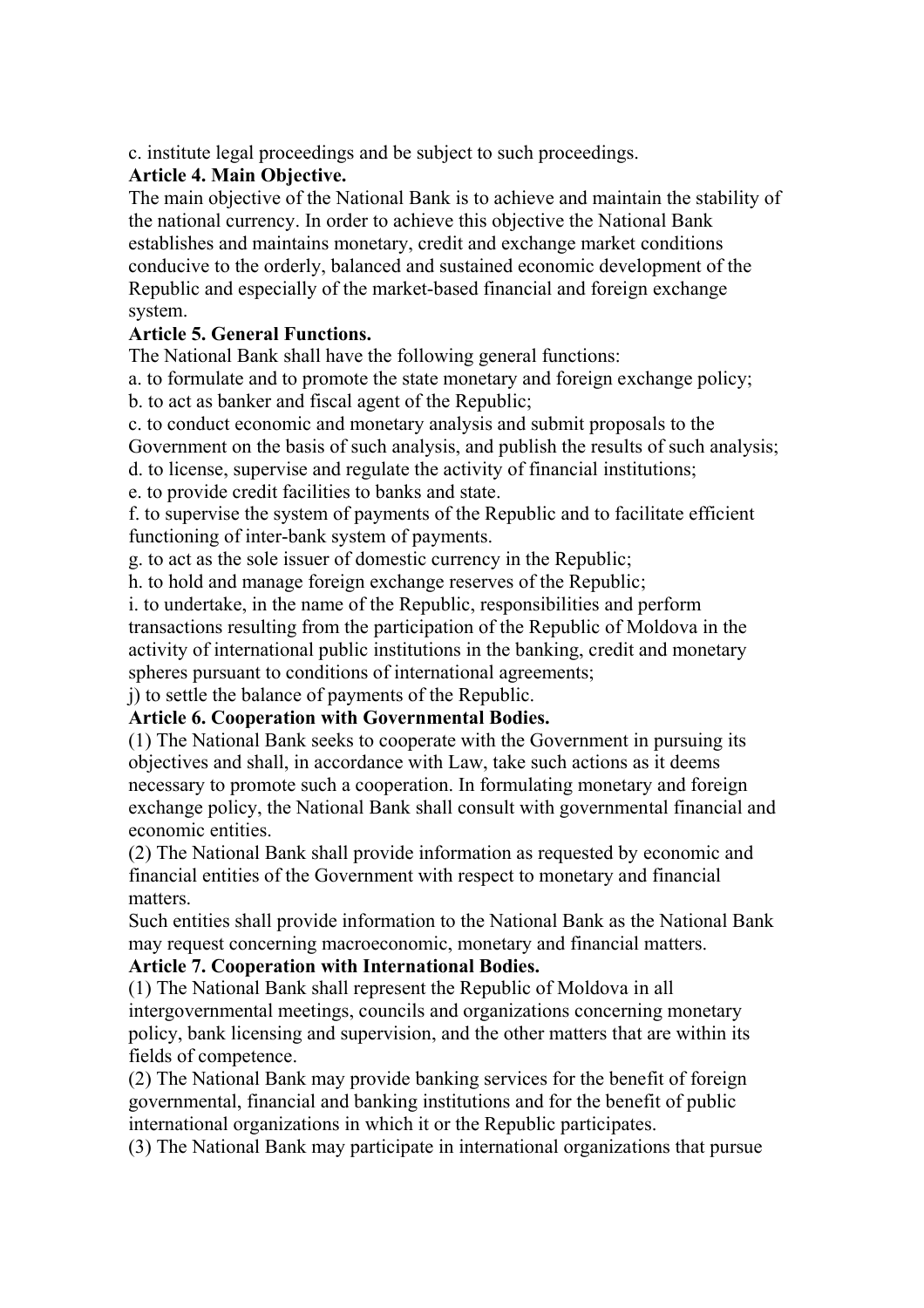financial and economic stability through international cooperation.

(4) The National Bank, as agent of the Republic of Moldova may, within its powers, undertake responsibilities and perform transactions concerning the Republic's participation in international organizations.

## **Article 8. Communication with the Public, Government and Parliament.**

(1) The National Bank shall inform the public on a regular and timely basis of its analysis on macroeconomic and financial market developments and on statistical information, including with respect to monetary supply, credit expansion, balance of payments and foreign exchange market.

(2) The National Bank shall communicate with the Government on financial and budgetary matters:

(a) The Governor of the National Bank:

- may attend and may address meetings of the Government, his speech being recorded in the minutes of meetings;

- may issue a written opinion on matters which were before the meeting.

(b) The ministers responsible for economic and financial matters may attend meetings of the Council of Administration of the National Bank.

(3) The Governor of the National Bank or members of the Council of

Administration shall appear before the Parliament or standing committees thereof to explain the policies of the National Bank or to comment on proposed

legislation, at the request of the Parliament..4

## **Article 9. Head Office.**

The head office of the National Bank shall be in Chisinau.

#### **Article 10. Accounts.**

The National Bank may open accounts in its books only on behalf of the state and its agencies and instrumentalities to banks licensed by the National Bank, foreign central banks and international public financial institutions. The National Bank may not open accounts for local public administration or for enterprises, including those owned by the Republic.

#### **Article 11. Normative Acts.**

In order to implement its authority, the National Bank shall have the right to issue decisions, regulations, instructions and directives. The National Bank's normative acts that are obligatory for financial institutions and other natural and legal persons shall be published in the Official Monitor of the Republic of Moldova and shall take effect on the date of their publication or on another date provided in the Act; the public shall be informed about this decision.

#### **CHAPTER II**

# **MONETARY AND FOREIGN EXCHANGE POLICY Article 12. Determination of Monetary and Foreign**

## **Exchange Policies.**

The National Bank in cooperation with the Government shall formulate and implement monetary and foreign exchange policy consistent with Article 4, taking into account the prevailing economic and financial conditions of the Republic. **Article 13. Annual Statement.**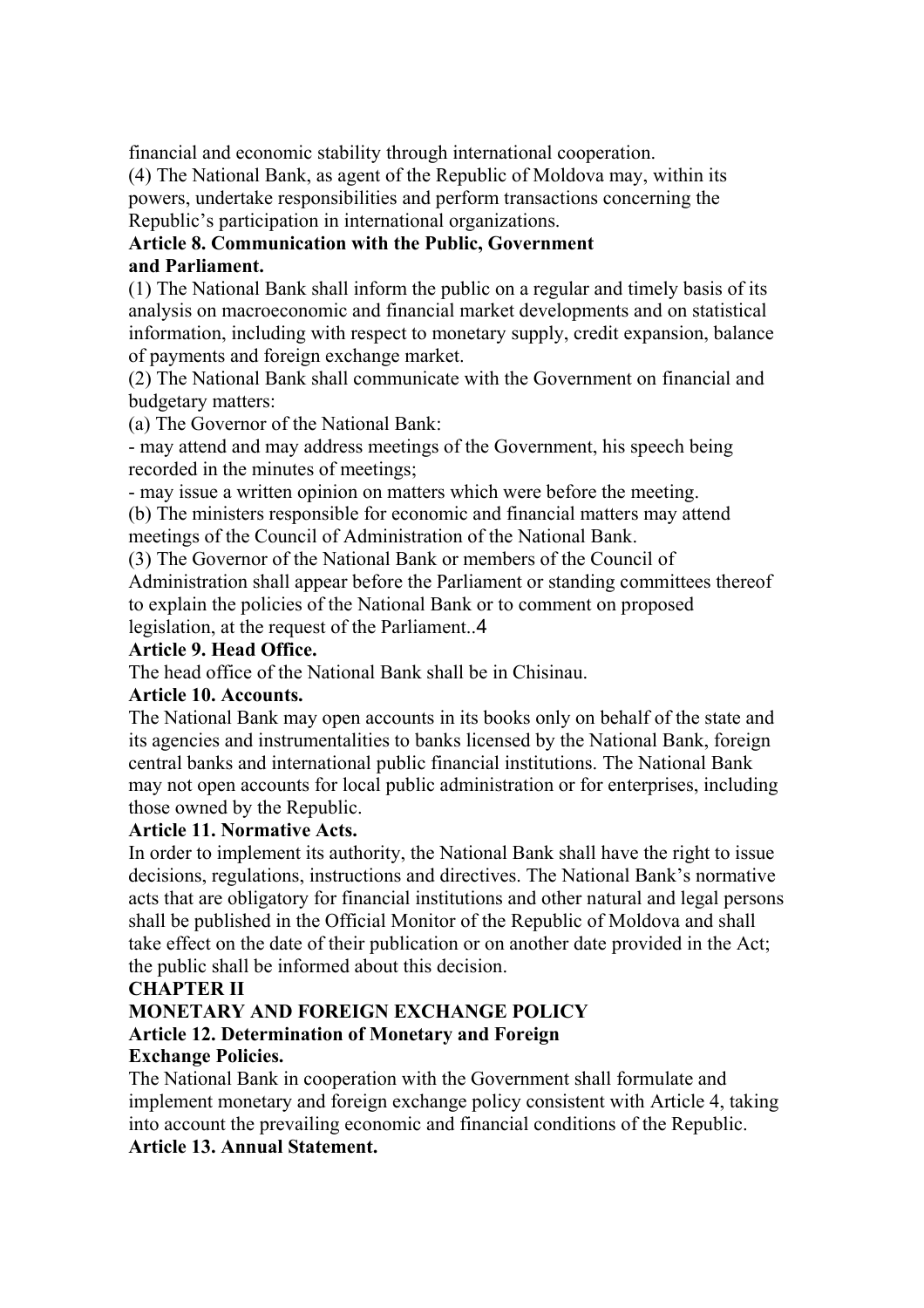(1) Annually, no later than February 1st, the National Bank shall deliver to the Parliament and to the Government and shall publish a statement that shall contain: a. an assessment of the economic and financial conditions of the Republic and a description and an explanation of the reasons therefor, the monetary and foreign exchange policies that the National Bank intends to follow during the next year and for such longer period of time as the National Bank may decide;

b. a review and assessment of the monetary and foreign exchange policies during the previous year;

(2) The National Bank, in collaboration with the Government, shall submit to the Parliament the forecast of executing the state balance of payments for the current and the following years.

#### **Article 14. Monetary Policy Instruments.**

In implementation of its monetary and foreign exchange policy responsibilities, the National Bank shall employ measures including those described in this Chapter.

#### **Article 15. Open Market Operations.**

The National Bank may deal in financial markets in debt securities issued by the Republic, debt securities issued by it or any other debt securities by purchasing, holding and selling outright (spot and forward).

#### **Article 16. Dealing in Foreign Exchange.**

The National Bank shall have the right to:

a. buy, sell, and deal in gold coins or bullion or other precious metals;

b. buy, sell and deal in foreign exchange, using for these purposes assets as described in Article 53 (1);

c. purchase and sell treasury bills and other securities issued or guaranteed by foreign governments and international public financial institutions;

d. determine the rate at which it will buy, sell or deal in foreign currencies. **Article 17. Required Reserves of Banks.** 

(1) The National Bank shall prescribe to financial institutions, the maintenance of required reserves against deposit and other similar liabilities that may be specified for this purpose. Such reserves shall be maintained by way of cash holdings or by way of balances in current accounts by financial institutions with the National Bank.

(2) The National Bank shall prescribe the same reserve ratios for similar liabilities and shall prescribe the method of their computation; provided that any such prescription of, or increase in required reserves shall be effective only after not less than ten days' notice has been communicated to affected financial institutions. (3) The National Bank shall remunerate the portion of required reserve balances that exceeds 5 per cent of the liabilities on which required reserves are based, or such greater amount as the National Bank may prescribe by regulation.

(4) The National Bank may impose on any financial institution that fails to maintain required reserves a charge at a rate equal with the basic rate per day on the deficiency plus 0.2 per cent multiplied with the deficiency for the entire period the deficiency continues. The charge shall be paid to the state budget in deduction from the account of the financial institution with the National Bank.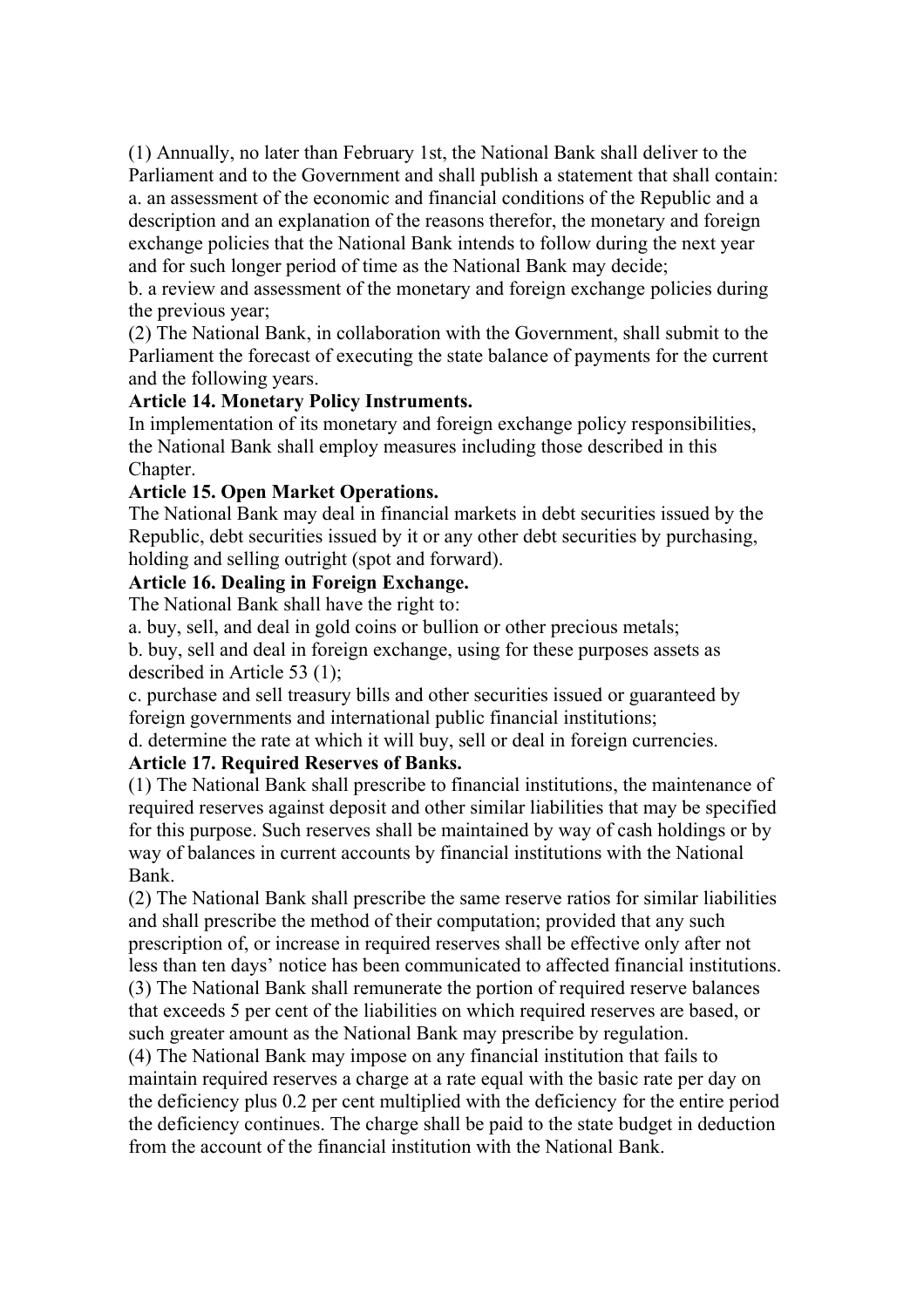#### **Article 18. Credit to banks.**

(1) The National Bank may grant to banks extensions of credit on such terms and conditions as it may from time to time determine, that are secured by:

a. securities issued by the Government forming part of the public issue and maturing within one year from the date of their acquisition by the National Bank; b. securities issued by the National Bank;

c. bills of exchange or promissory notes drawn and made for bona fide commercial, industrial, or agricultural purposes, bearing two or more signatures, at least one of which must be that of a bank, and maturing within nine months from the

date of their acquisition by the National Bank;

d. documents of title issued in respect of staple commodities or other goods duly insured against risk or loss damages at the level set by the National Bank;

e. deposits and other accounts with the National Bank or with any other financial institution acceptable to the National Bank of any assets that the National Bank is permitted to buy, sell or deal in.

(2) The extensions of credit described in paragraph (1) may take the form of advances, loans, or purchases, sales, discount or rediscount of negotiable instruments, either on a competitive or noncompetitive basis.

(3) The National Bank may grant extensions of credit that are not secured, but only in exceptional cases, when such extension of credit is needed in order to protect the integrity of the banking system.

(4) The National Bank shall fix and publicly announce from time to time:

a) the minimum rates for extensions of credit to banks;

b) the objective criteria by which banks will be eligible to bid competitively for credit.

(5) The National Bank may establish differential rates and ceilings for different classes of such transactions and maturities.

## **CHAPTER III**

## **FINANCIAL PROVISIONS**

#### **Article 19. Capital.**

(1) The paid-in capital of the National Bank is 200 million Lei and is formed of the National Bank's revenue. (Amended by Law no. 330-XV dated 24.07.2003) It may be increased by such amount as may be determined by the Council of Administration and approved by the Parliament. All the capital shall be subscribed and held exclusively by the Republic. The capital shall not be transferable or subject to encumbrance.

[Para 1 Art. 19 amended by Law no. 1338- XIV dated 27.10.2001]

[Para 1 Art. 19 amended by Law no. 165 – XIV dated 21.10.98]

(2) No reduction of capital shall be effected except by modification of this Law.

(3) Whenever on the balance sheet of the National Bank the value of its assets falls below the sum of its liabilities and paid-in capital, the Ministry of Finance shall transfer within 60 days of publication of such balance sheet to the National bank, as a capital contribution, negotiable government securities bearing interest at market-related rates, in such amounts as is necessary to remedy the deficiency.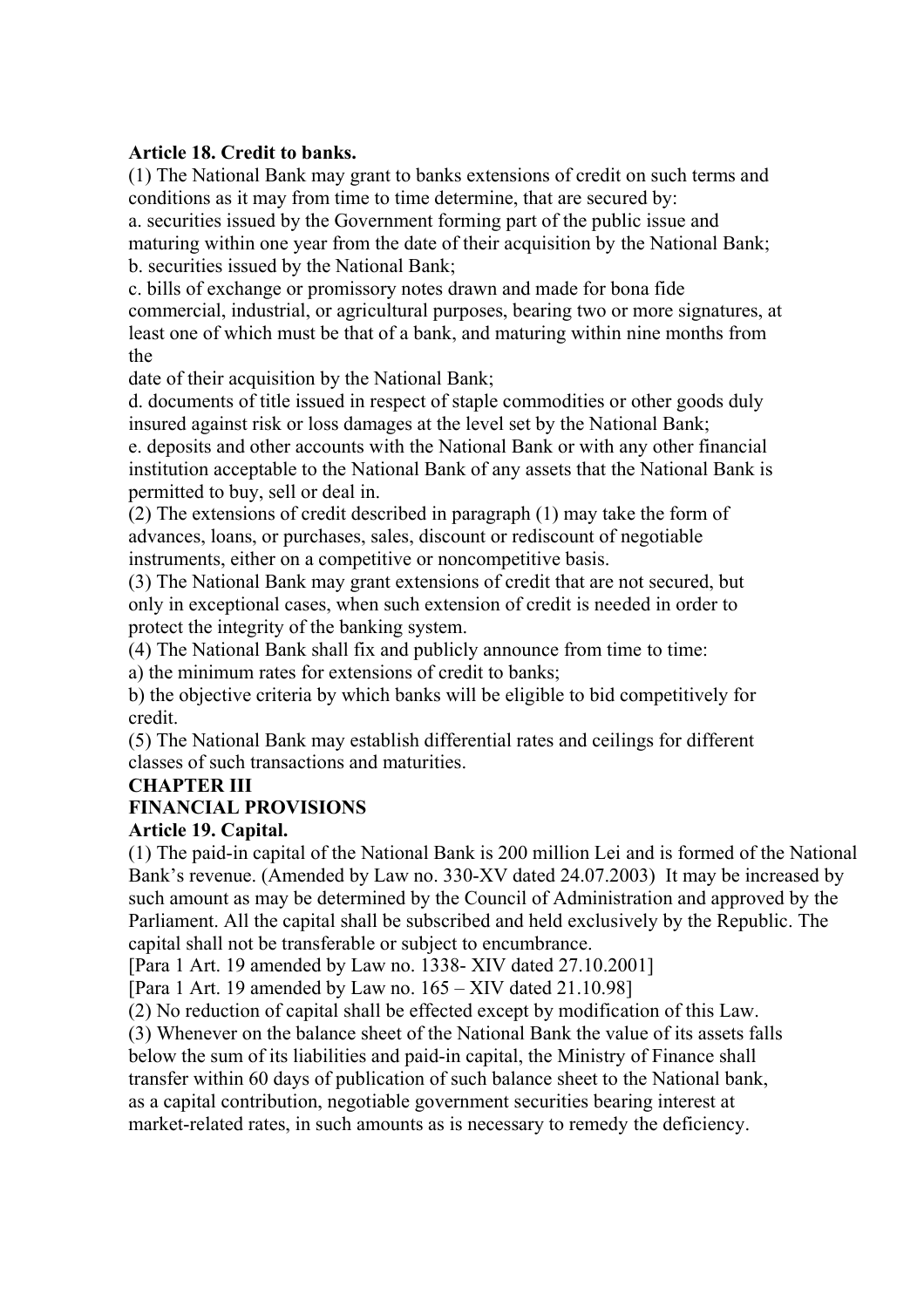#### **Article 20. Allocation of Income.**

(1) The net income of the National Bank for each financial year shall be determined after allowing for expenses of operation for that year and after providing:

a) for bad and doubtful debts;

b) for the redemption of securities held by the National Bank that were transferred pursuant to Article 19 (3);

c) twenty per cent of the remaining net income for a General Reserve established for that purpose until the General Reserve is equal to two times the paid-in capital. (2) Any balance of net income shall be transferred to the Republican budget revenues.

#### **Article 21. Annual Budget.**

(1) All expenditures of the National Bank shall be reported in the annual budget to be approved by the Council of Administration in accordance with a regulation coordinated with the Budget and Finance Committee of the Parliament.

(2) The annual budget shall be subject during the financial year to the audit by the Court of Accounts.

#### **CHAPTER IV**

#### **ORGANIZATION AND ADMINISTRATION**

#### **Article 22. Organization.**

The National Bank shall be formed of departments, divisions, services and other subdivisions and shall be managed by the Council of Administration.

#### **Article 23. The Governor of the National Bank and Members of the Council of Administration.**

(1) The Council of Administration shall be composed of five members:

- Governor of the National Bank - Chairman of the Council

- First Vice-Governor of the National Bank - Vice-Chairman of the Council - three vice-governors of the National Bank.

(2) The Governor of the National Bank shall be nominated by the Parliament at the proposal of the Chairman of the Parliament. The Governor shall have the immunity status.

(3) The First Vice-Governor and the Vice-Governors of the National Bank shall be nominated by the Parliament at the proposal of the Governor of the National Bank. (4) One candidate may be proposed to the Parliament for nomination, in case of rejection not more than two times.

(5) Candidates for membership on the Council of Administration must be citizens of the Republic of Moldova; they must be persons of recognized integrity and professional experience in monetary and financial matters, have ten years of, to whom no ground for removal under Article 27 applies.

(6) The term of each member of the Council of Administration shall be 7 years; provided, that the completion dates of the terms of individual members of the Council as far as practicable shall be spread evenly over each seven year period. Members of the Council of Administration shall be eligible for reappointment, unless a ground for removal under Article 27 applies.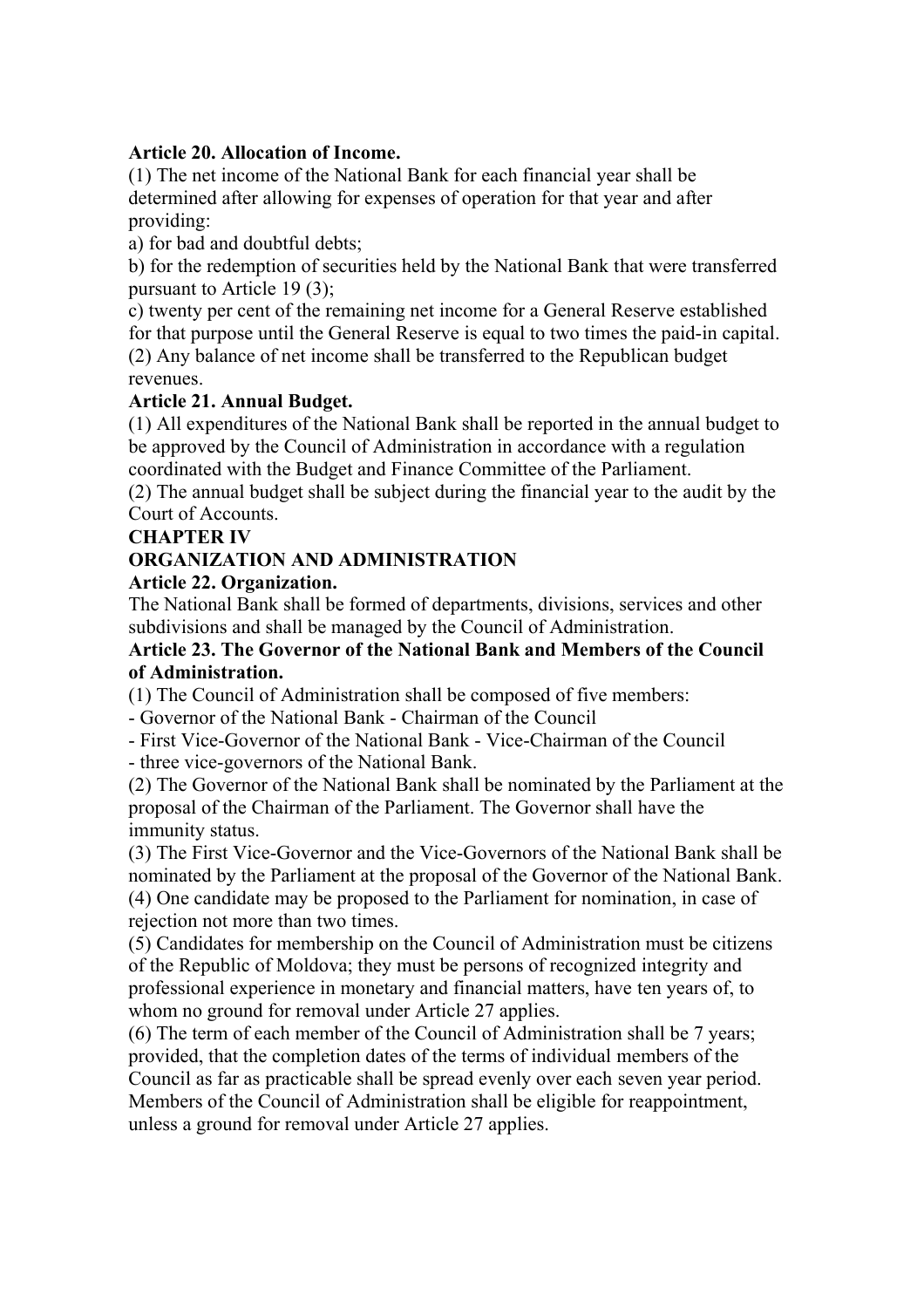(7) Upon being taken on the staff and each consequent year, the members of the Council of Administration shall be obliged to enter, within law provisions, the declaration on incomes and ownership. (Para (7) added by Law no. 136-XV dated 06.05.2004)

#### **Article 24. Responsibilities of the Governor.**

(1) The Governor shall be responsible for formulating monetary and foreign exchange policy initiatives for presentation to the Council of Administration and for execution of its decisions. The Governor shall represent the National Bank in its relations with external institutions.

(2) All powers that are not specifically reserved for the Council of Administrative shall be vested in the Governor. In the event that the Governor is absent or is otherwise unable to act, such powers shall be vested in the First Vice-Governor, or, in the event that the First Vice-Governor is absent, in one of the Vice-

Governors. The Governor may delegate some of his powers to Department Chiefs of the National Bank.

#### **Article 25. Functions of the Council of Administration.**

(1) The Council of Administration shall establish the operation of the National Bank.

(2) In carrying out its functions, the Council of Administration shall examine statements on the monetary and economic condition of the Republic. To that end, the Vice-Chairman of the Council shall be responsible for ensuring that the departments, divisions and sections shall periodically submit statements on:

a) the administration and operations of the National Bank;

b) the realization and conduct of the monetary policy;

c) the soundness of the financial system, including the banking system;

d) the condition of the financial and foreign exchange market;

e) any other statements, as the Council may deem necessary.

#### **Article 26. Powers of the Council of Administration.**

The Council of Administration shall have the following powers:

a. to establish the monetary policy of the Republic, including the limits of open market operations by the National Bank, the interest rates for deposits with and extensions of credit by the National Bank, and the types and levels of reserves that banks are required to maintain with the National Bank;

b. to establish the foreign exchange policy of the Republic, including the arrangements for determining the foreign exchange value of the domestic currency;

c. to adopt all regulations of general application that are to be issued by the National Bank;

d. to approve all reports and recommendations that the National Bank is to make to the Government and to the Parliament;

e. to decide on the National Bank's participation in international organizations; f. to determine the face value and design of banknotes and coins, and the

conditions of any currency issuance and recall;

g. to approve each of the National Bank's loans to the Government within the limits of the monetary policy;

h) to approve, with the consent of at least of two-thirds of the Council of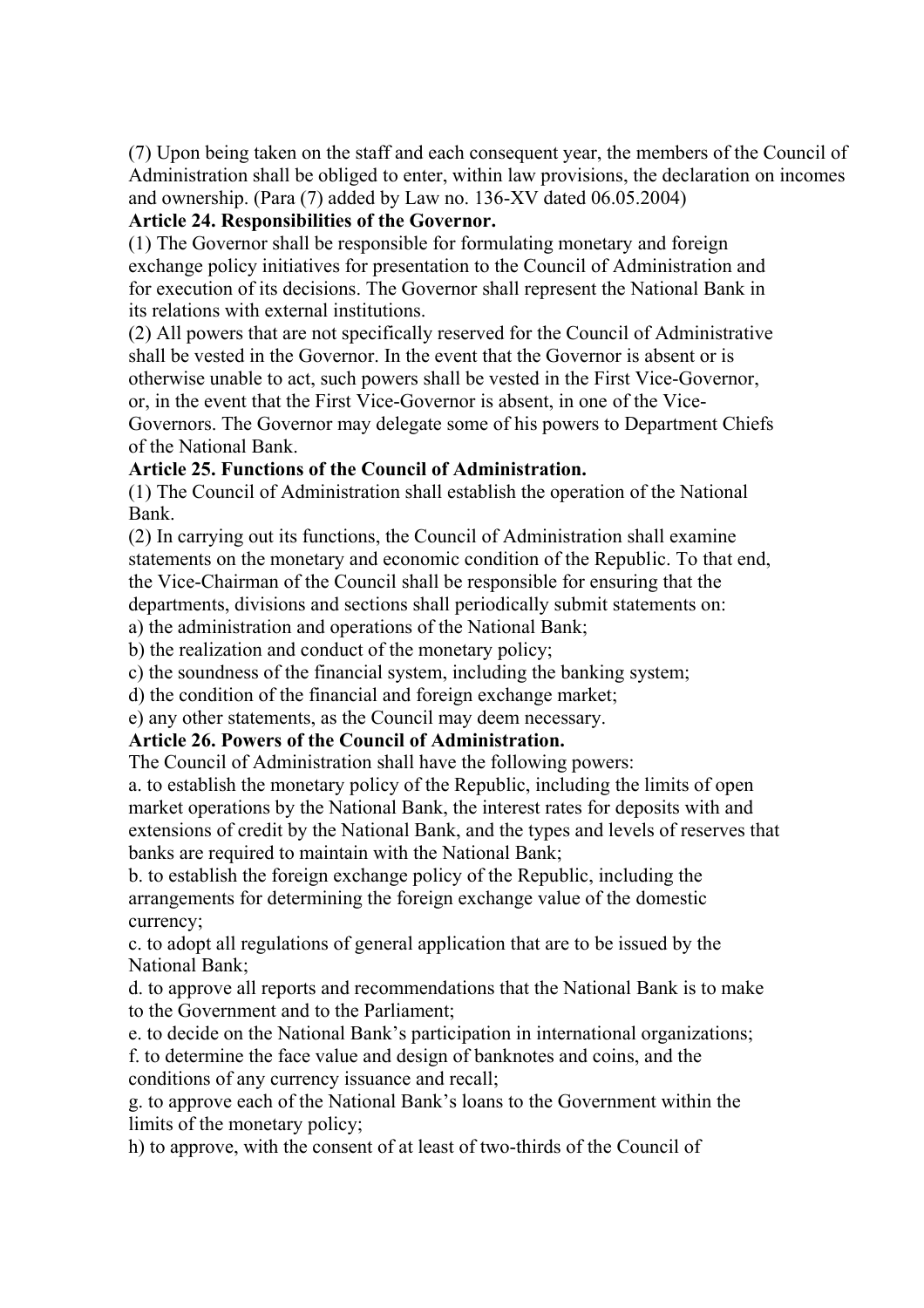Administration members present, each of the National Bank's extensions of credit or the use of any other financial instruments, for the benefit of a bank or financial institution pursuant to Article 18 (3);

i) to propose increases in the capital of the National Bank;

j) to approve the annual reports and financial statements of the National Bank;

k) to determine whether and in what amount and maturities to issue the National Bank's debt securities;

l) to determine the debt securities that shall be suitable for investment by the National Bank;

m) to approve the by laws of the National Bank and to determine the policies applicable to the administration and operations of the National Bank;

n) to determine the structure of the National Bank;

o) to determine terms and conditions of employment of the National Bank employees;

p) to establish and dissolve branches, and representation offices of the National Bank;

r) to determine the annual budget of the National Bank.

#### **Article 27. Disqualification and Removal of Council Members**

(1) The Governor and other members of the Council shall be removed from office following the proposal of the Chairman of the Parliament if they:

a) become ineligible to serve on the Council of Administration pursuant to paragraph (2);

b) have been convicted of a criminal offense;

c) have become insolvent or have been declared bankrupt and their debts have not been discharged;

d) have, on grounds of personal misconduct, been disqualified or suspended by a competent authority from practicing a profession.

(2) Members of the Council of Administration shall be removed from office following the proposal of the Governor if they:

a) have been absent from three or more successive meetings of the Council without good cause;

b) are unable to perform the functions of such office because of an infirmity of body or mind;

c) have engaged in serious misconduct in the office, substantially prejudicing the interests of the National Bank.

(3) The Governor shall be removed from office by the Parliament with the vote of two thirds of the total number of deputies. The members of the Council of Administration shall be removed from office by the Parliament with the simple majority of votes cast  $(50\% + 1)$  of the total number of deputies.

#### **Article 28. Resignation of Council member**s.

The members of the Council of Administration may resign from office on giving not less than three months' notice to the Parliament.

#### **Article 29. Subsequent Service**

The members of the Council of Administration shall not serve another financial institution during a period of one year immediately following their departure from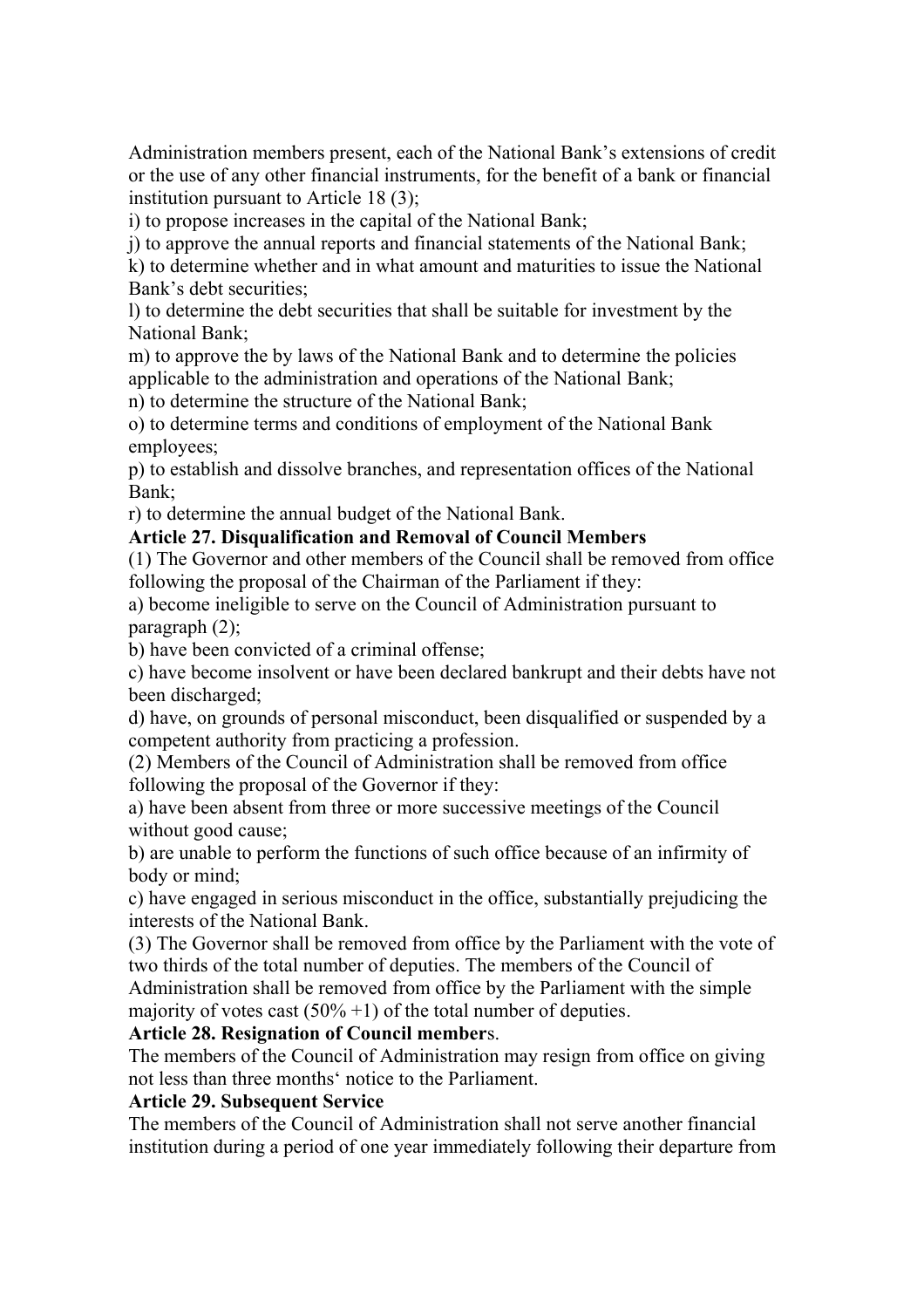the National Bank.

#### **Article 30. Vacancies on the Council of Administration**

Any vacancy on the Council of Administration shall be filled by the appointment of new members pursuant to Article 23.

#### **Article 31. Meetings of the Council of Administration**

(1) The Governor, or in his absence, the First Vice Governor shall chair the meetings of the Council of Administration.

(2) The meetings of the Council of Administration shall be convened by the Governor not less frequently than once each calendar month. Meetings may also be convened at the written request of any three members of the Council.

(3) The meetings of the Council of Administration shall be convened by effectively communicating the time, venue and agenda of the meeting to all members of the Council of Administration at least five working days before the date set for the meeting, except that, in the event of an emergency, meetings of the Council of Administration may be so convened at shorter notice.

4) Each member of the Council of Administration shall have one vote. A quorum at any meeting of the Council of Administration shall consist of the presence of more than half of the members of the Council of Administration then serving, including the presence of the Governor or the First Vice Governor.

5) The proceedings of the meetings of the Council shall be confidential. The Council of Administration may decide to make the outcome of all or part of its deliberations public in accordance with the Law on Commercial Secret.

6) Except as otherwise provided by this Law or the National Bank's By-laws, decisions of the Council of Administration shall be adopted by a simple majority of the votes cast by the members of the Council who are present at the meeting. Only members of the Council who are present in person shall have the right to vote. In the event of a tie, the chairman of the meeting shall have the deciding vote.

7) Decisions of the Council shall be issued over the signature of the Chairman of the Meeting.

8) No decision of the Council shall be invalidated merely by reason of the existence of a vacancy or vacancies on the Council.

9) The decisions of the Council of Administration shall remain valid notwithstanding that some defect in the Council member's appointment, eligibility, or qualification be afterwards discovered.

10). There shall be minutes of each Council meeting signed by the chairman of the meeting and by the Secretary of the Council.

## **Article 32. Personal interests of the Council members**

(1) Upon joining the Council of Administration and annually thereafter, members of the Council of Administration shall disclose to the Council in full their significant pecuniary interests that they or members of their household may have, directly or indirectly; such disclosures shall comply with guidelines adopted by the Council.

(2) Whenever any matter related to such interests comes up for discussion by the Council, the member concerned shall disclose his or her interest at the beginning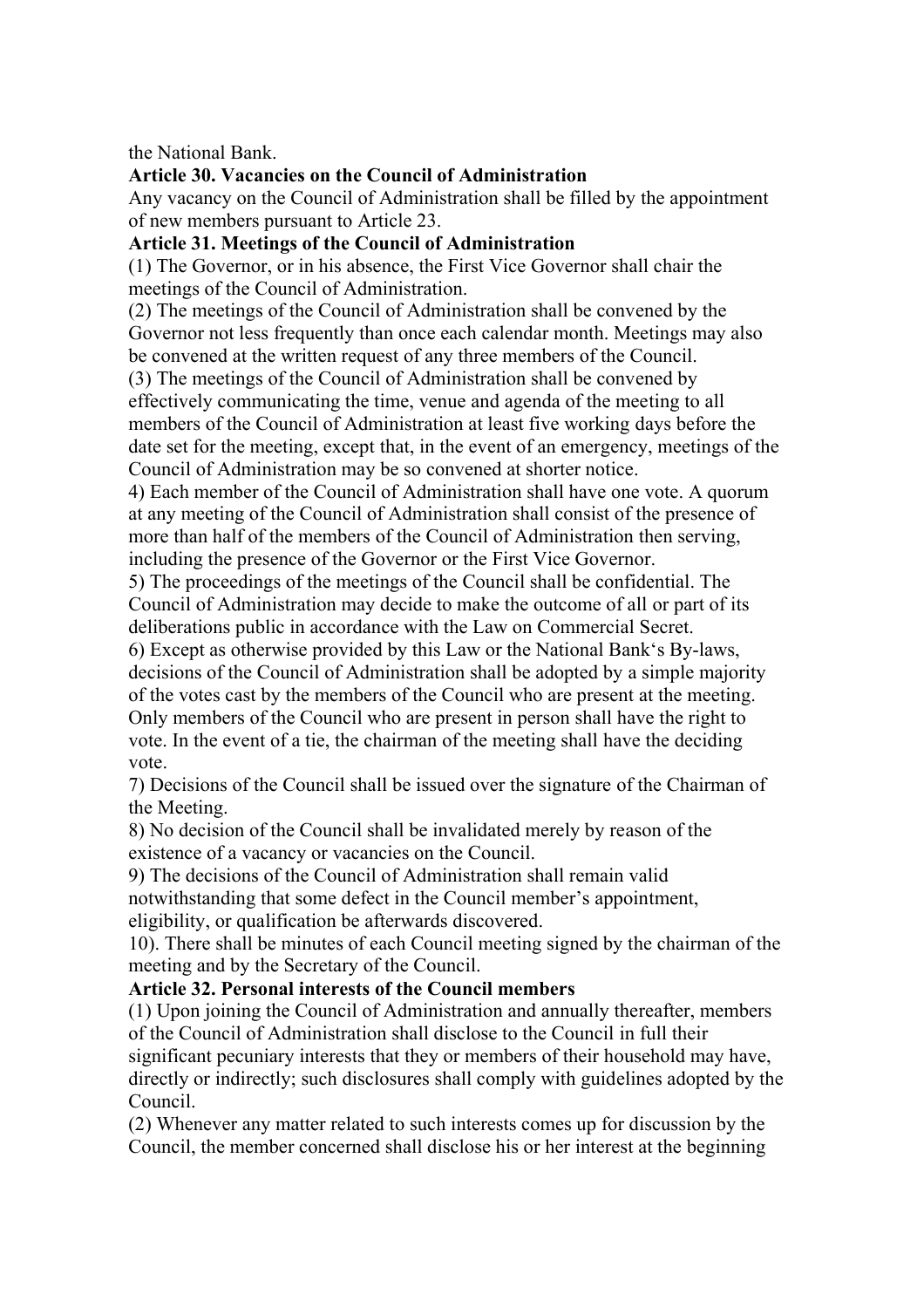of the discussion and shall not participate in the discussion and decision on such matter; however, their presence shall be counted for the purpose of constituting a quorum.

#### **Article 33. Internal Audit**

(1) The National Bank shall have an internal Audit Department, composed of persons trained and qualified in accounting and financial management and that shall be head by the Comptroller General.

(2) The Comptroller General of the National Bank shall be appointed for a term of five years by the Council of Administration. The candidate shall be a citizen of the Republic of Moldova to whom none of the disabilities described in Article 27 applies. He shall be eligible for reappointment.

(3) The Comptroller General shall be removed from office only by a decision of the Council of Administration that is supported by one or more of the disabilities described in Article 27. The Comptroller General may resign from office on giving not less than three months' notice to the Governor of the National Bank. (4) The Comptroller General and the auditors of the Audit Department shall have the duty:

a) to establish rules of internal audit;

b) to establish internal controls over the National Bank's operations in order to ensure strict observance of the legislation;

c) to audit, and to submit to the Council of Administration reports and recommendations on, the accounts and records as well as the budgetary and accounting procedures and controls of the National Bank;

d) to audit the financial statements and related documents of the National Bank and to issue certifications to that effect.

#### **Article 34. Staff of the National Bank**

(1) The Council of Administration shall adopt the Regulation on the staff of the National Bank.

(2) The Governor shall appoint and terminate the appointment of the staff of the National Bank in accordance with the general terms and conditions of employment prescribed by the Council of Administration.

(3) The Council of Administration shall decide upon the remuneration of the staff of the National Bank in accordance with the legislation.

(4). No member of the staff of the National Bank shall simultaneously have other employment and shall not accept any remuneration from natural or legal persons (except honours for publications and payments for lecturing at educational institutions).

(5) Any credit, other than from the National Bank, received by National Bank staff shall be reported by the staff member to the Audit Department, which shall maintain a record thereof. The Council of Administration may place limits on credit received from financial institutions by National Bank staff.

#### **Article 35. Conflicts of interest**

No member of the Council of Administration or staff of the National Bank shall act as a delegate of any commercial, financial or other business interest, or otherwise put himself in a position where his personal interest conflicts with his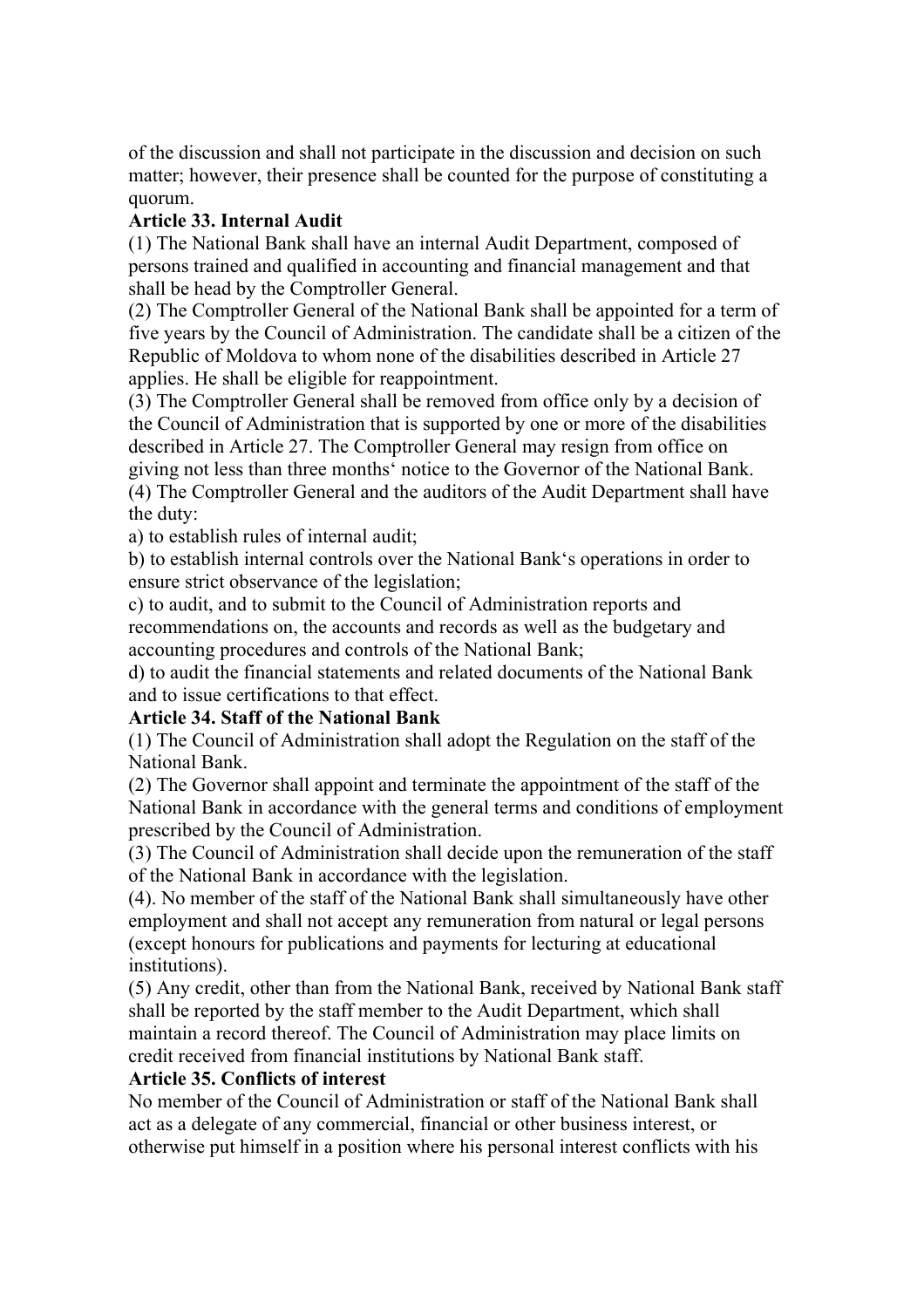duties to the National Bank.

#### **Article 36. Secrecy**

(1) No person who serves or has served as a member of the Council of Administration or staff, shall, in a manner unauthorized by Law:

a) permit access to, disclose, or publicize non-public material information which he or she obtained in the performance of his or her National Bank duties;

b) use such information, or allow such information to be used, for personal gain.

(2) Persons described in paragraph (1) may disclose non-public material information outside the National Bank but only if:

a) in accordance with the express or implied consent of the person about whom the information relates;

b) in performance of a duty to the public to make disclosure, including on the order of a court or other person of competent authority if provided by the Law;

c) to the external auditors;

d) to the demand of the Court of Accounts;

e) to foreign financial institution supervisory authorities;

f) where the interest of the National Bank itself in legal proceedings requires disclosure.

#### **CHAPTER V**

#### **FINANCIAL RELATIONS WITH GOVERNMENTAL BODIES**

#### **Article 37. Banker and Fiscal Agent**

(1) The National Bank shall act as banker and fiscal agent of the Republic and its agencies and instrumentalities. No transaction carried out by the National Bank shall serve to extend financial assistance to or for the benefit of the Republic or its agencies and instrumentalities, except as authorized by Article 41.

(2) The National Bank shall have the duty to render advice to the Government on all significant monetary and financial matters that are within its fields of competence and the Government shall have the duty to render advice to the National Bank on matters that are within its fields of competence.

(3) Each year, the National Bank shall be consulted by the Government on the occasion of the preparation of the state budget and shall submit a written report on financial and economic matters pertinent thereto. An understanding must be reached on the total amount of loans that may be extended to the Republic by the National Bank during the budget year concerned, in accordance with conditions of the National Bank extensions of credit to the Republic set forth in this Law.

**Article 38. Consultation and Reporting on Public Sector Borrowing**  Each year, the Government shall consult the National Bank on its objectives fordomestic and external public sector borrowing during the next financial year, including the amounts to be contracted and the terms and conditions of such borrowings. All borrowing transactions by the Republic and its agencies and instrumentalities shall be reported to the National Bank in such detail as the National Bank may reasonably request by regulation. All such borrowing shall be subject to the legislation.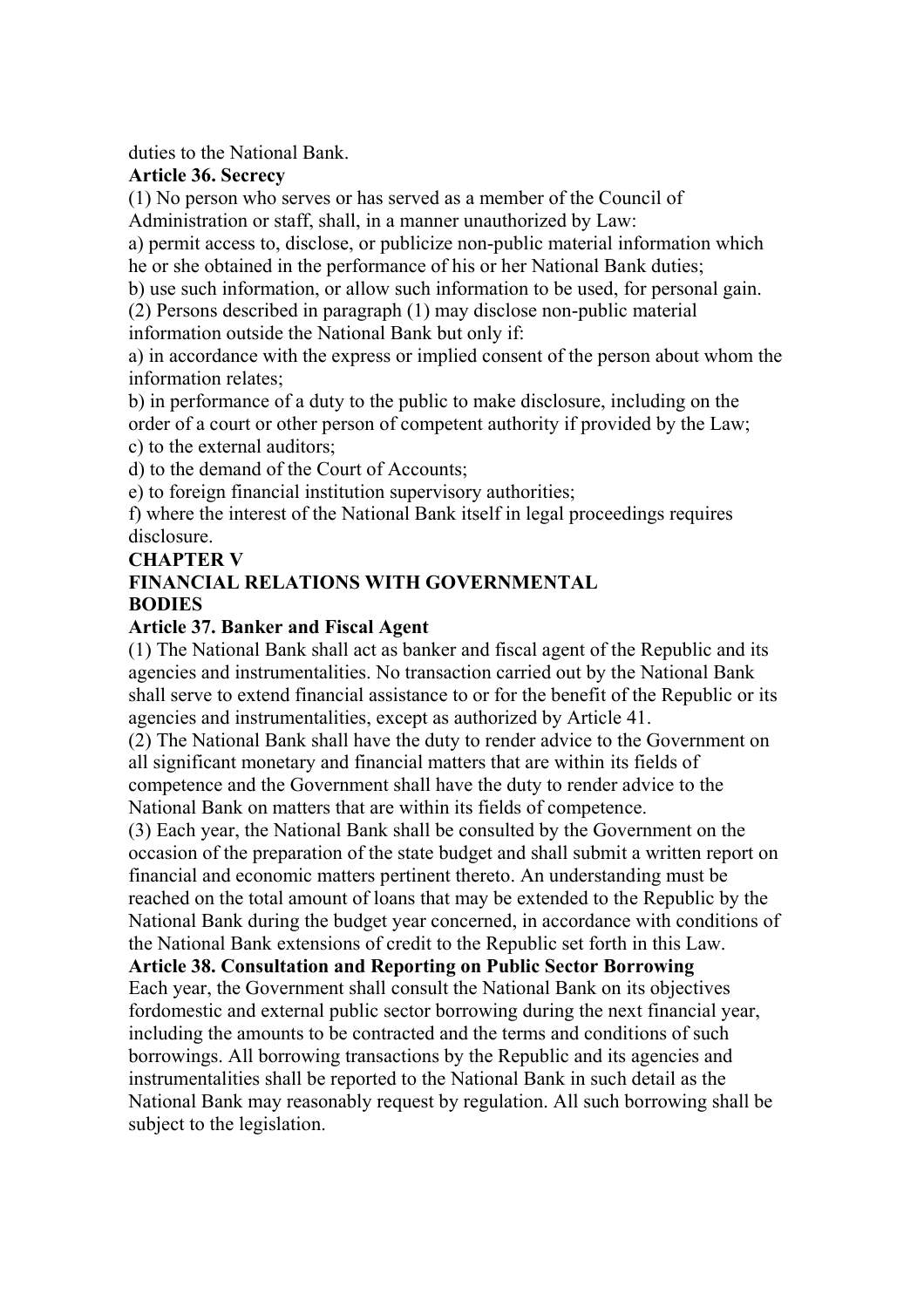#### **Article 39. Depository and Cashier**

(1) The National Bank shall accept deposits from the Treasury and other agencies and instrumentalities of the Republic on the basis of an approach of the Government.

As depository, the National Bank shall receive and disburse moneys and keep account thereof and provide other financial services related thereto. The National Bank shall pay to the limits of the deposited amounts against orders to pay from such accounts.

(2) The National Bank may authorize banks to receive such deposits in compliance with conditions that may be mutually agreed.

(3) Fees, taxes and other compulsory payments by tax payers to state budget accounts and special accounts of serving banks shall be transferred to the sole account of the state Treasury with the National Bank of Moldova or the relevant accounts of the administrative-territorial units' budgets not later than the end of the day following the day when amounts were paid. Banks shall pay a fine of 5% of delayed transferred amounts for each day of delay. (Amended by Law no. 154-XVI dated 21.07.2005)

#### **Article 40. Fiscal Agency Function**

The National Bank shall, on such terms and conditions as it shall agree upon with the Government, act as fiscal agent of the Republic in servicing dematerialized state securities in the following matters:

a) marketing of debt securities issued by the Republic and its instrumentalities;

b) payment of principal of, and interest and other charges on, such securities; c) such other matters as shall be consistent with the objectives and the basic responsibilities of the National Bank.

#### **Article 41. Credit to the Republic**

(1) The National Bank may extend credit to the Republic and its instrumentalities as authorized by this Law.

(2) Loans to the Republic shall be disbursed in Moldovan Lei only. All such loans shall be certified by negotiable debt securities that bear interest at market-related rates, that have maturities corresponding to the maturities of the loans that they certificate, and that are issued and delivered by the Republic to the National Bank. For each loan there must be a written loan agreement executed between the Government represented by the Ministry of Finance and the National Bank. The agreement shall clearly state the principal amount of the loan, its maturity, and the applicable rates of interest and other

charges.

#### **Article 42. Purchases of Government Securities**

Nothing in this Chapter shall prohibit the National Bank from purchasing and selling debt securities issued by the Republic:

a) with the condition that the National Bank shall purchase only securities maturing within one hundred and eighty days that have previously been publicly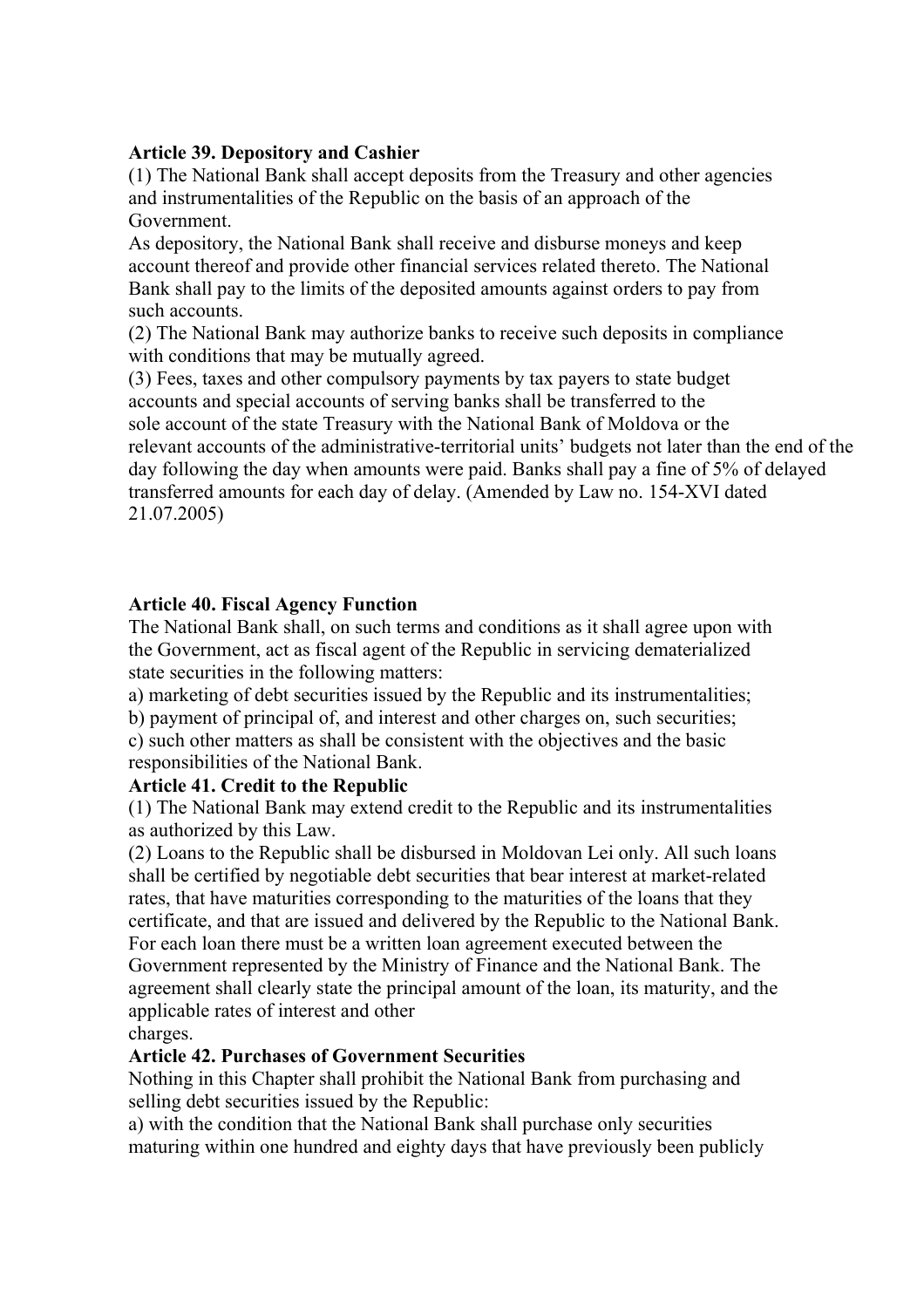issued, in open market operations;

c) in connection with extensions of credit to banks.

**Article 43. Information to be Provided to the National Bank** 

The National Bank shall receive from the Republic and its instrumentalities all such economic and financial information and documents as the National Bank shall reasonably request for the carrying out of its functions.

#### **CHAPTER VI**

## **RELATIONS WITH FINANCIAL INSTITUTIONS**

#### **Article 44. Supervision and Regulation of Financial Institutions activity**

The National Bank is exclusively responsible for the licensing, supervision, and regulation of financial institutions' activity. To that end, the National Bank shall be empowered:

a) to issue necessary regulations and to take actions in order to execute its powers and duties under this Law, through proper licensing and supervision standards and to establish the procedure of application of regulations and actions mentioned above;

b) to cause an inspection to be made, at its discretion, by any of its officers or by any other qualified person appointed to that effect, of any financial institution and to examine its books, documents and accounts, the conditions of its affairs and whether it is in compliance with the Law and regulations;

c) to require any officer or employee of the financial institution to furnish to the National Bank such information as requested for the purpose of enabling the National Bank to supervise and regulate financial institutions;

d) to cause any financial institution to take remedial actions or to enforce penalities provided in the Law on Financial Institutions if the financial institution or its employees:

- have violated the provision of the Law on Financial Institutions or a regulation of the National Bank; - have violated a fiduciary duty;

- have begun the unsafe or unsound operations of the financial institution or any of its subsidiaries.

#### **Article 45. Depository Services.**

The National Bank may open accounts for and accept deposits from banks doing business in the Republic under such conditions, including the payment of interest and the establishment of charges as it may from time to time determine.

#### **Article 46. Prudential Regulations**

Each financial institution shall comply with the requirement of the regulations of the National Bank, concerning:

a) balance sheet accounts, off - balance - sheet commitments, and income and expense statement items with respect to ratios among accounts;

b) restrictions or conditions concerning specific types or forms of credit or investments that exceed an established amount; forms of commitments of a riskbearing nature; matching as to maturity of assets and liabilities and off-balance –

sheet items; open foreign currency, swap, option or similar positions; or access to the payments system.

#### **Article 47. Submission of Information**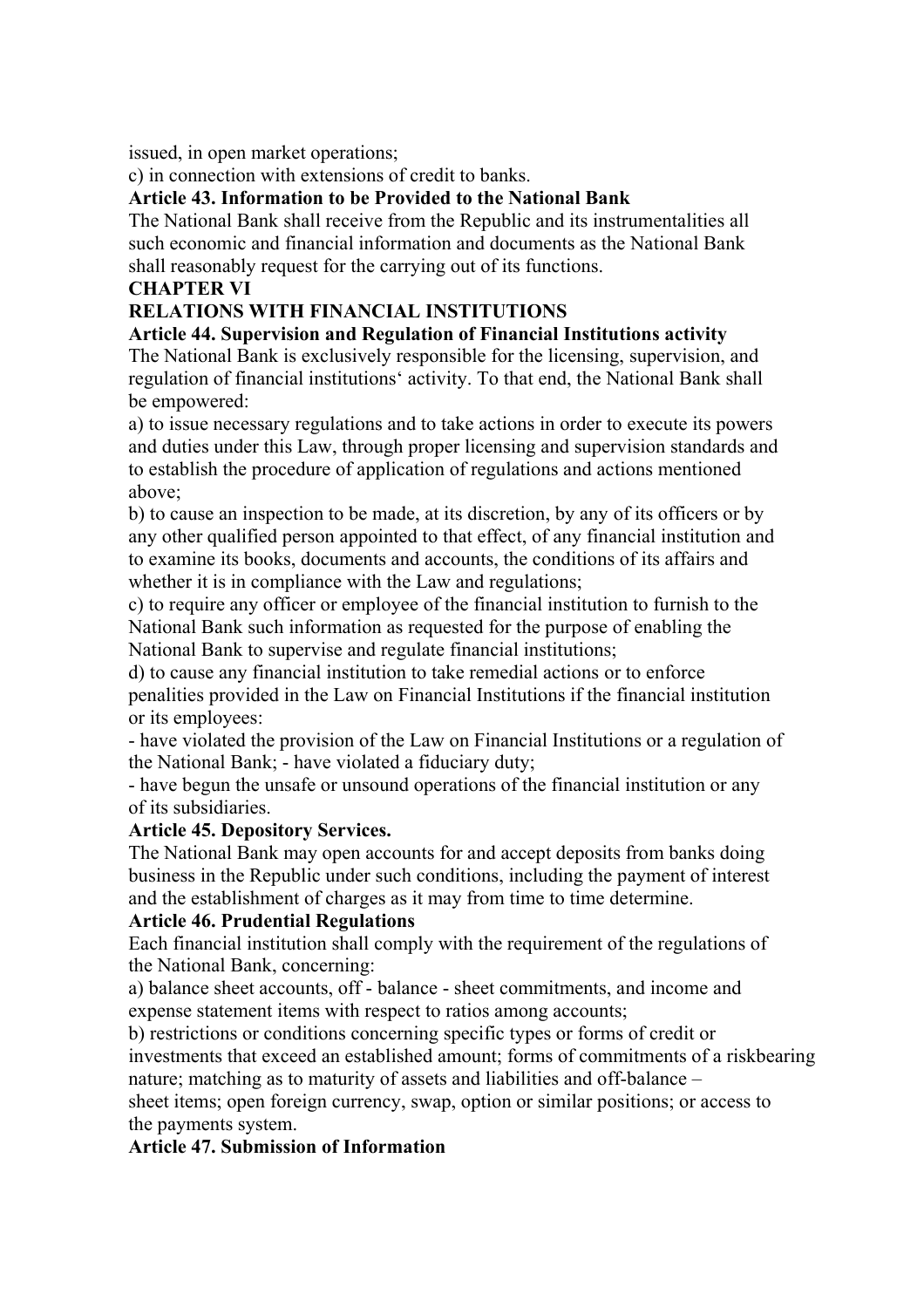(1) Financial Institutions are obliged to furnish to the National Bank any information and data as the National Bank may require for the discharge of its functions and responsibilities.

(2) The National Bank may publish such information and data in whole or in part in aggregate form for classes of financial institutions determined in accordance with the nature of their business.

#### **Article 48. Clearing and Interbank Settlements**

The National Bank may assist banks in organizing facilities for the clearing and settlement of interbank payments, including payments by check and other payment instruments, and may establish such procedures and issue such regulations relating thereto as it shall deem appropriate.

#### **Article 49. Information Network for Banks**

The National Bank may establish and maintain an information network for necessities of the banking system.

#### **CHAPTER VII**

#### **FOREIGN EXCHANGE REGULATION AND OPERATIONS Article 50. Foreign Exchange Controls.**

The National Bank acts as a state agent in the application of legislation on foreign exchange controls. Reports, information on control, and other information required by the provisions of any such law may be transmitted through the National Bank.

#### **Article 51. Foreign Exchange Regulation**

The National Bank shall have the power (pursuant to foreign exchange regulation), to:

a) issue rules and regulations on foreign exchange transactions of individuals and legal entities, including financial institutions and Government agencies;

b) license, revoke the licenses of, supervise and regulate foreign exchange dealers, including banks;

c) set limits on foreign exchange positions of foreign exchange dealers, including banks;

d) establish the method for determining the value of Moldovan Leu in relation to other currencies.

#### **Article 52. Reporting of Foreign Exchange Transactions**

Licensed foreign exchange dealers, including banks, are obliged to report periodically to the National Bank on their operations, including their open foreign exchange positions, on a currency-by-currency basis; the National Bank shall prescribe the reporting forms and supporting documents that must be submitted.

#### **Article 53. International Reserve**

(1) The National Bank holds on its balance sheet the international reserves of the state, which consist of the following assets:

a) gold;

b) foreign exchange in the form of notes and coins or bank balances held abroad in foreign currencies;

c) any other internationally recognized reserve assets;

d) bills of exchange payable in foreign currencies;

e) promissory notes issued and/or guaranteed by, as well as forward purchase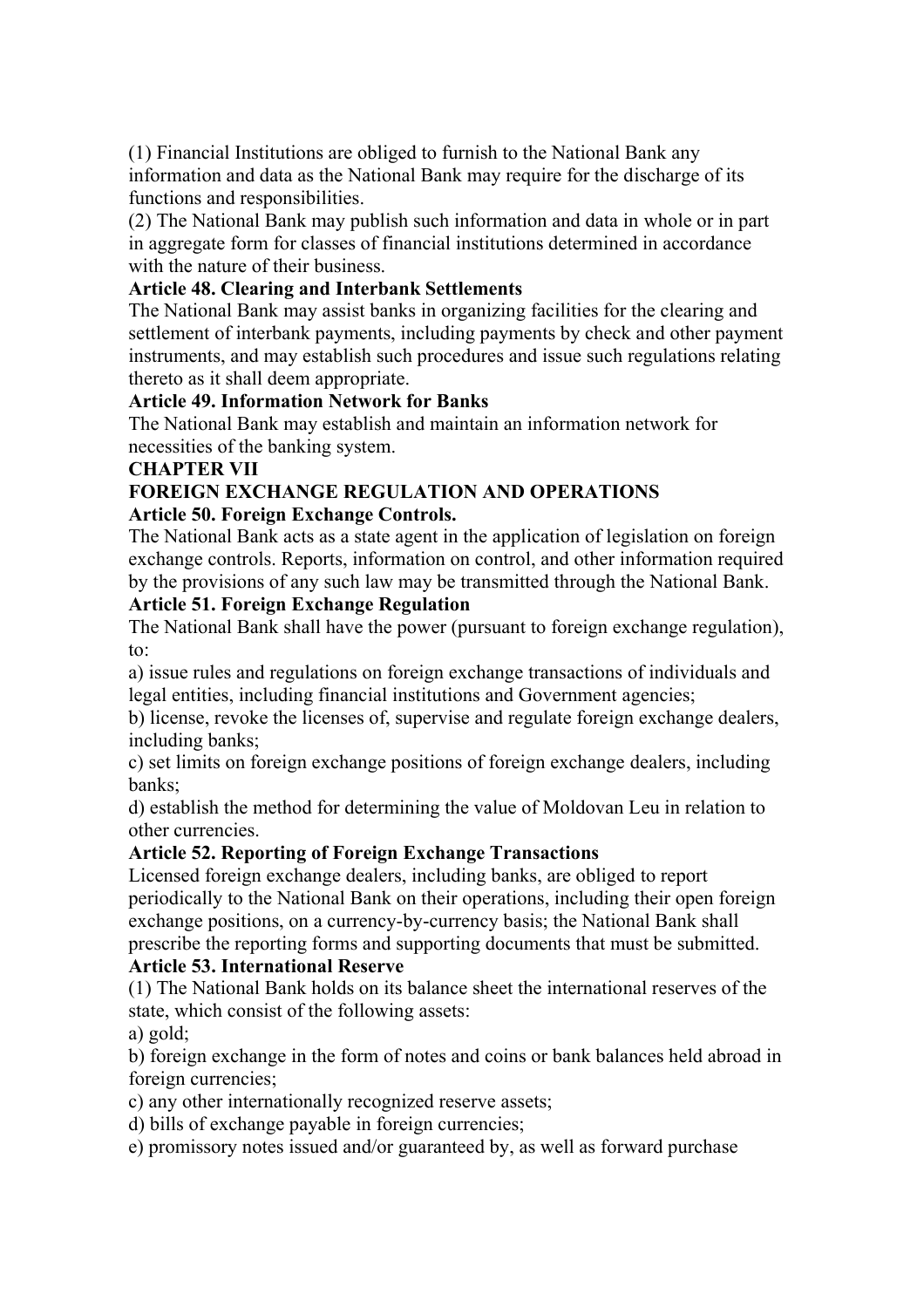agreements concluded with or guaranteed by, foreign states, their central banks or public international financial organizations, expressed and payable in foreign, currencies.

(2) The primary objectives in selecting reserve assets shall be safety of principal and liquidity.

(3) The National Bank shall use its best endeavors to maintain the international reserve at the level which, in the National Bank's opinion, shall be adequate for the execution of the monetary and foreign exchange policies of the state.

(4) If the international reserve has declined or, in the opinion of the National Bank, is in danger of declining to such an extent as to jeopardize the execution of the monetary or foreign exchange policies or achievement of the international transactions in time, the National Bank shall submit to the Parliament and Government a report on the international reserve position and the causes which have led or may lead to such a decline. The report shall contain recommendations to remedy the situation.

(5) The National Bank shall make further such reports and recommendations, until, in its opinion, the situation has been rectified.

#### **Article 54. Foreign Exchange Gains and Losses (Unrealized)**

Unrealized gains or losses arising for the National Bank, recorded on the annual balance sheet of assets or liabilities in, or denominated in, gold, special drawing rights, or foreign currencies and resulting from any change in the values or exchange rates of assets and liabilities in terms of lei, shall be treated as follows: a) the net unrealized foreign exchange gains and losses shall be balanced by a corresponding amount in a special account on the balance sheet of the National Bank (Valuation Reserve Account);

b) the amount recorded in the Valuation Reserve Account which corresponds to net foreign exchange losses, shall be guaranteed by negotiable debt securities, bearing interest at market related rates, issued by the government to the National Bank and held by the bank in a separate account (Valuation Reserve Securities Account); within four months after each financial year, the aggregate principal amount of such securities held by the National Bank shall be increased or decreased as required to restore the equivalency between that amount and the amount recorded in the Valuation Reserve. Account as net foreign exchange losses as of the end of that financial year;

c) neither net gains nor net losses referred to in this Article shall be included in the computation of annual income of the National Bank.

#### **Article 55. International Clearing and Payments Agreements**

The National Bank may, either for its own account or for the account and by order of the State, enter into clearing and payments agreements or any other contracts for the same purpose with public and private central clearing institutions domiciled abroad.

## **CHAPTER VIII CURRENCY**

#### **Article 56. Monetary Unit**

(1) The monetary unit of the Republic shall be the leu, consisting of one hundred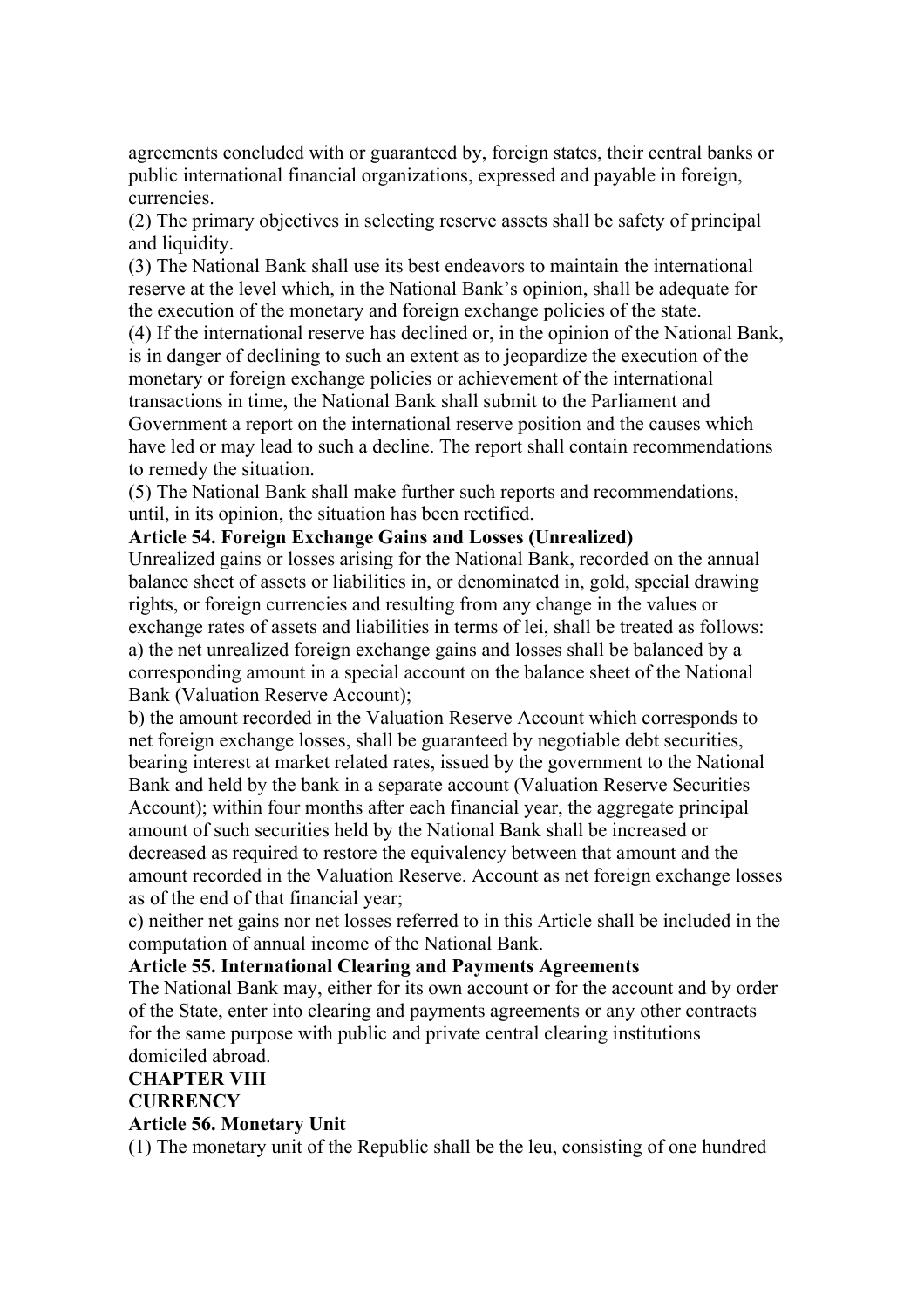#### bani.

(2) The leu shall be the only legal tender within the territory of the Republic of Moldova.

#### **Article 57. Authority to issue banknotes and coins**

The National Bank shall have the exclusive right to issue banknotes and coins as legal tender within the territory of the Republic.

#### **Article 58. Legal tender**

Banknotes and coins issued as legal tender by the National Bank and not withdrawn from circulation shall be accepted, at their face value, in payment of all public and private debts within the territory of the Republic of Moldova.

#### **Article 59. Currency features**

The National Bank shall determine by regulation the face value, measures, weights, designs, and other features of the banknotes and coins that are legal tender in the Republic of Moldova.

## **Article 60. Currency production and safekeeping**

The National Bank shall organize the printing of banknotes and the minting of coins and shall take measures for the safekeeping of unissued banknotes and coins, for the withdrawal and destruction of the retired banknotes and coins.

#### **Article 61. Currency exchange**

(1) The National Bank may exchange the national currency that is legal tender in the Republic of Moldova.

(2) Unfit banknotes and coins shall be withdrawn, destroyed, and replaced with banknotes and coins by the National Bank.

(3) The National Bank may decline to exchange banknotes and coins, if their designs do not correspond to the set standards.

#### **Article 62. Currency provision**

The National Bank shall ensure the regular supply of banknotes and coins, in order to meet the currency requirements of the national economy.

## **Article 63. Accounting of currency issued**

The aggregate amount of circulating banknotes and coins shall be noted in the accounts of the National Bank as a liability of the National Bank and such liability shall not include banknotes and coins in the currency reserve inventory.

#### **Article 64. Currency withdrawal from circulation**

(1) On the decision of the Council of Administration, the National Bank may withdraw from circulation any banknotes or coins that issued by, and issue in exchange therefor other banknotes and coins in equivalent amounts.

(2) At the end of the exchange period referred to in paragraph 1, banknotes and coins called in for exchange shall cease to be legal tender.

## **CHAPTER IX**

# **FINANCIAL STATEMENTS, AUDIT, AND**

#### **REPORTS**

#### **Article 65. Financial year**

The financial year of the National Bank shall begin with the first of January and end on the 31 of December.

## **Article 66. Accounting Procedures**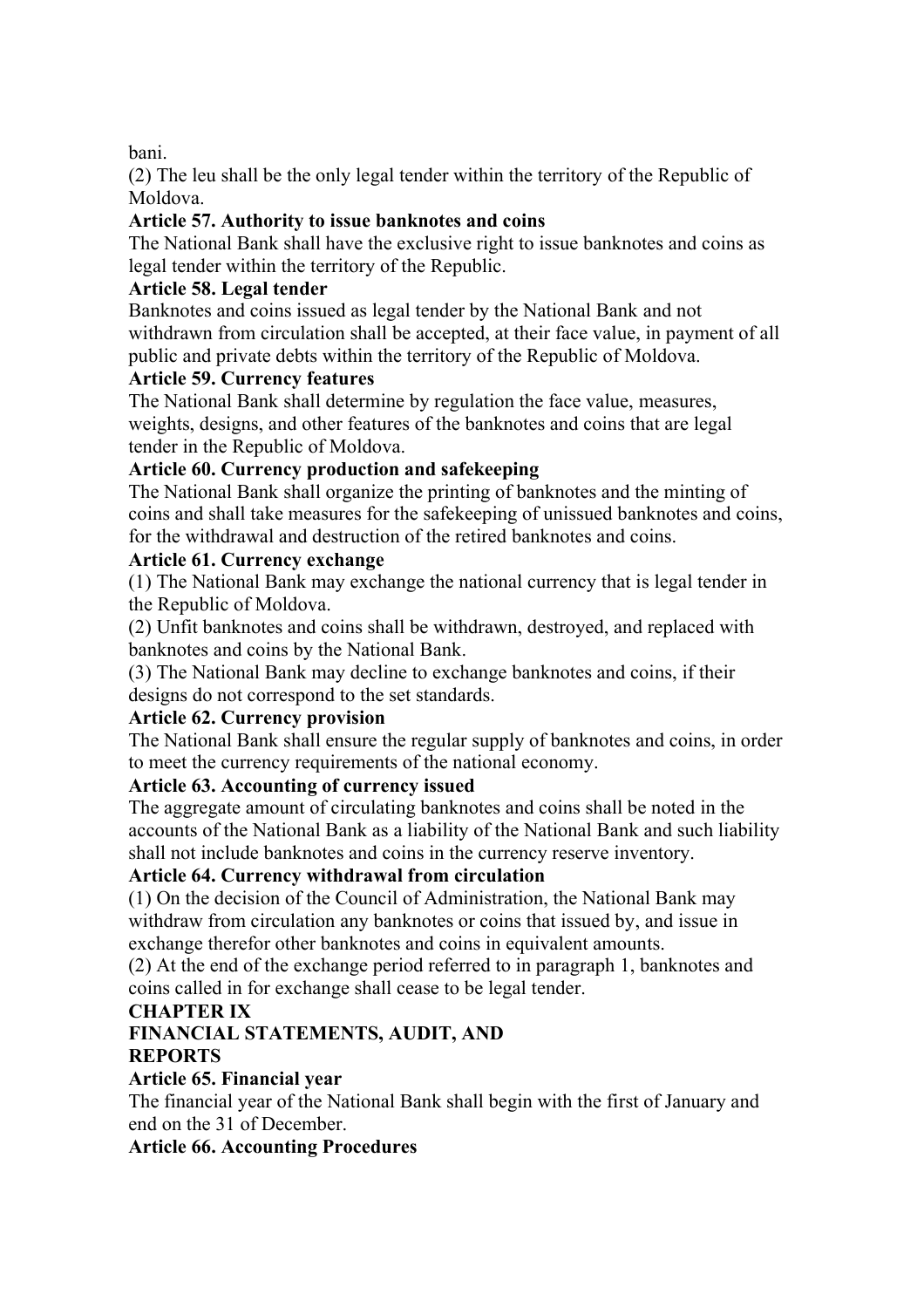The National Bank shall maintain at all times accounts and records adequate to reflect, in accordance with sound internationally accepted accounting practices, its operations and financial condition.

#### **Article 67. Annual financial statement**

The National Bank shall prepare financial statements at the end of each financial year which shall include a balance sheet, a profit and loss statement, and related statements.

#### **Article 68. External audit of accounts**

The statements, accounts and records of the National Bank may be audited by authorized auditors appointed by the National Bank and by officials of Court of Accounts.

#### **Article 69. Transmittal and publication of**

#### **statements and reports**

(1) The National Bank shall, within four months after the close of each of its financial years, submit to the Parliament:

a) a copy of its financial statements certified by its auditors;

b) a report of its operations and affairs during that year;

c) a report on the situation of the state economy.

(2) The National Bank shall submit to the Parliament and the Government, a summary financial statement for the previous month, by the 25th day of each following month.

(3) The National Bank shall publish the financial statements and reports referred to in paragraphs (1) and (2), as well as any other financial and economic reports and studies.

## **Article 70. Preferential right**

(1) The National Bank shall have the preferential and unconditional right to satisfy each of its claims that becomes due and payable from any banking accounts or from other assets that it holds:

a) on its own balance;

b) on the balance of the debtor concerned;

c) as collateral to secure its claims;

d) otherwise.

(2) The National Bank shall exercise the right mentioned above by withdrawing the debts from bank accounts and selling other assets against a reasonable price, covering the claims from the net revenue received from sale. Exercing this right in conformity with the present article shall not require any justice action. No competition between claims, including between the claims based on the property right, shall not impede to exercise this preferential right, except cases when there are certain proofs that the staff of the National Bank knew or should have known that at the time when these assets, except for the monetary assets, came into possession of the National Bank the assets did not belong to the debtor concerned.

#### **CHAPTER X**

## **MISCELLANEOUS PROVISIONS**

#### **Article 71. Prohibited Activities**

(1) Except for the cases provided by this Law, the National Bank shall not: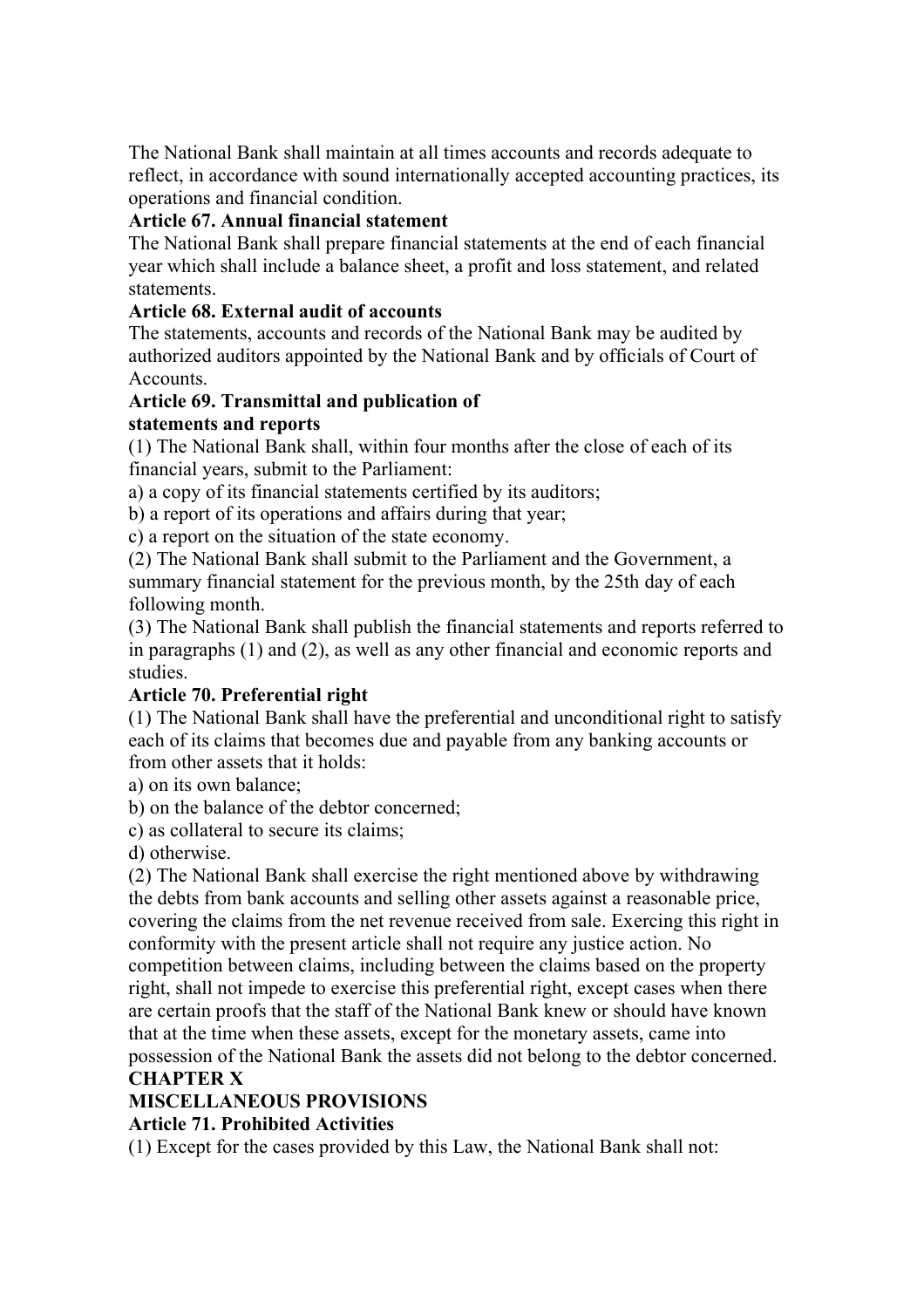a) grant any financial assistance, whether in the form of a direct or indirect loan, or by purchasing a loan, a loan participation or utilization of any instrument of indebtedness, assumption of a debt or in any other form;

b) engage in commerce, purchase the shares of commercial companies including the shares of financial institutions, or acquisition of an ownership interest in any financial, commercial, agricultural, industrial undertaking.

(2) Notwithstanding the provisions of paragraph (1), the National Bank may: a) invest not more than 20 per cent from its capital and reserve in the institutions engaged to offer only to the National Bank and to other financial institutions services on: appraising collateral administration and storage, printing of the financial instruments, clearing operations, courier services and property sale; b) invest its financial resources in liquid debt securities issued by reliable institutions;

c) acquire, in the course of debts due to it, any rights referred to in paragraph (1) (b) above; provided that all such rights so acquired shall be disposed of at the earliest suitable opportunity;

e) grant credit to any of its employees on the basis of the regulation approved by Administrative Council.

#### **Article 72. Collection of statistical information**

(1) The National Bank shall collect the primary statistical information that is required for the achievement of its objectives and carrying out of its tasks, from the competent authorities of the state, financial institutions and from other legal entities and individuals.

(2) The National Bank shall contribute to the harmonization of the rules and practices governing the collection, compilation and distribution of statistics within its fields of competence.

(3) Notwithstanding Article 5 (1) (2) of the Law on Commercial Secrets, the National Bank shall define by regulation the types of primary statistical information so required and the form in which such information is to be provided, the persons that are to provide such information to the National Bank, and the confidentiality regime that shall apply to statistical information provided to the National Bank.

(4) In fulfilling its responsibilities under Article 8 (1), the National Bank may publish information and data that it collects, in whole or in part, in aggregate form. (5) Provisions of this article shall also refer to the working out and publishing of state balance of payments.

#### **Article 73. Immunity from taxation**

The National Bank, its operations and transactions, shall be exempt from all taxes and duties.

## **Article 74. Standards of good administration**

1. The National Bank shall use the powers given it under this Law equitably and uniformly and in accordance with sound administrative practices. The Bank shall not use its powers to serve an objective for which the powers was not given.

(2) The decisions of the National Bank taken pursuant to this Law shall be impartial and shall be motivated only by objective and rational considerations;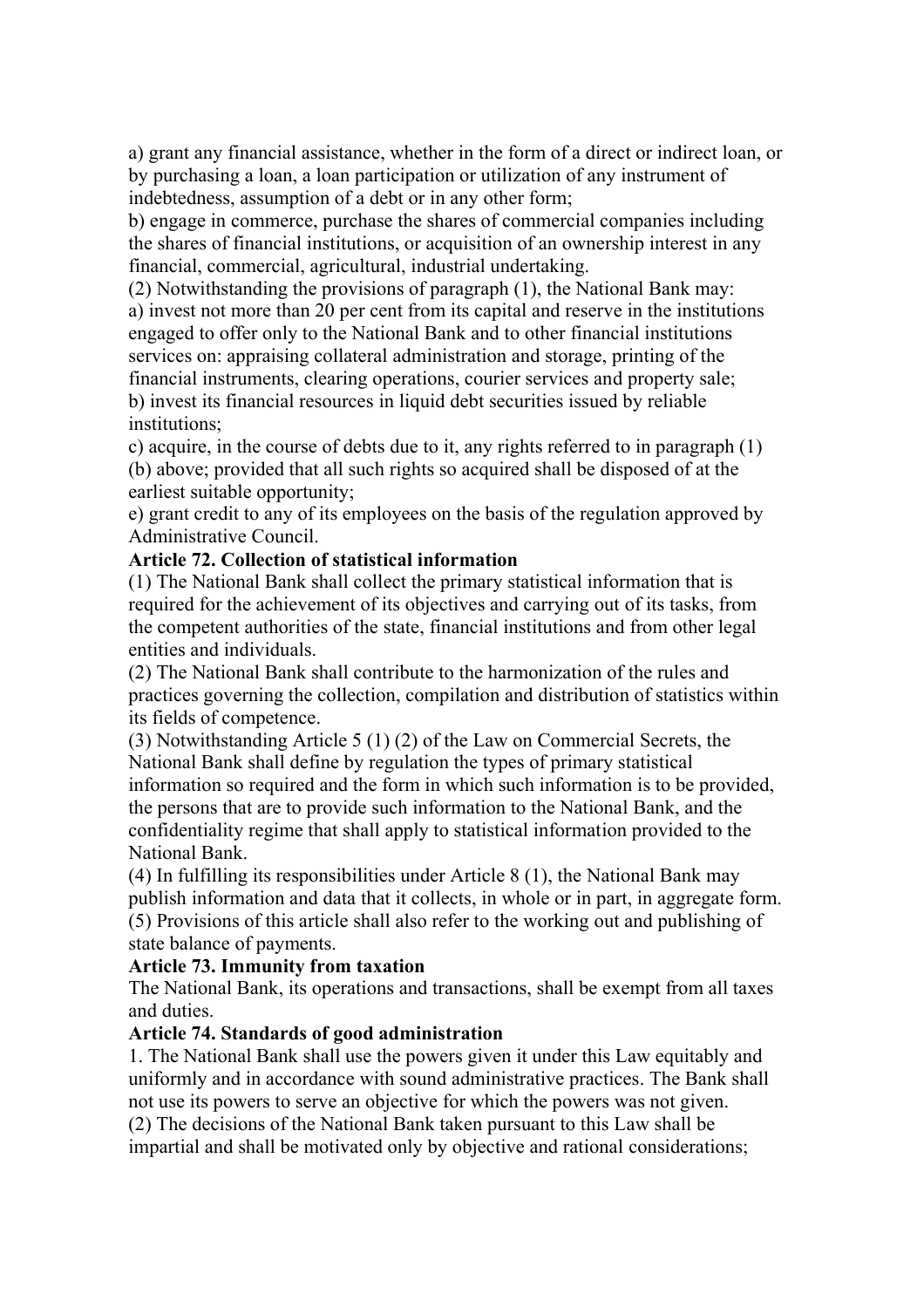they shall be executed with fairness and restraint.

#### **Article 75. Sanctions**

The National Bank, in case of exposure of violation of Law or of its normative acts, shall take the following measures:

a) shall make a written notice;

b) shall conclude an arrangement with the institution violating the legislation, providing for measures on elimination of violations;

c) shall incontestably impose and charge penalties three times the amount of the received income or caused prejudice, but it should be not lower than the amount of the average monthly salary multiplied by the number of the days when the violation continued, plus the cost of expenses incurred by the National Bank in the process of examination of the violations, relevant for the benefit of third person;

d) shall temporarily suspend the activity, partially or totally;

f) shall withdraw the license.

g)

#### **Article 76. Dispute Settlement**

The disputes, arising between the National Bank and other subjects, are examined by a competent court .

[Art. 76 amended by Law no. 1009 – XIII dated 22.10.96]

#### **CHAPTER XI**

#### **FINAL PROVISIONS**

(1) The hereby law shall enter into force from the date of publication.

(2) As on the date of coming into force of the hereby law the following are abrogated:

- The law No 599-XII dated June 11, 1991 on State National Bank of Moldova (the National Bank of Moldova);

- Parliament decree No 600-XII dated June 11, 1991 on the implementation of the Republic of Moldova Law on the State National Bank of Moldova;

- Parliament decree No 667-XII dated July 24, 1991 on approval of the Statute of the National Bank of Moldova;

- Law No 884-XII dated January 23, 1992 on the introduction of a modification in the Law on the State National Bank of Moldova;

- Parliament Decree No 976-XII dated March 19, 1992, on the assignment of Mr. Leonid Talmaci in the position of the Governor of the State National Bank of Moldova;.24

- Article 4 (1) from the Parliament decree No 1201-XII dated November 19, 1992 on the solution of the socio-economic problems exposed in the Prime-minister's report;

- Law No 1202-XII dated November 19, 1992 on modification of the Law on the State National Bank of Moldova (the National Bank of Moldova);

- Law No 1234-XII from December 18, 1992 for the modification and completion of the Law on the State National Bank of Moldova;

- Parliament decree No 1235-XII dated December 15, 1992, on modification of the Article 19 from the State National Bank of Moldova Statute;

- Law No 125-XIII dated May 27, 1994 for the modification and completion of the